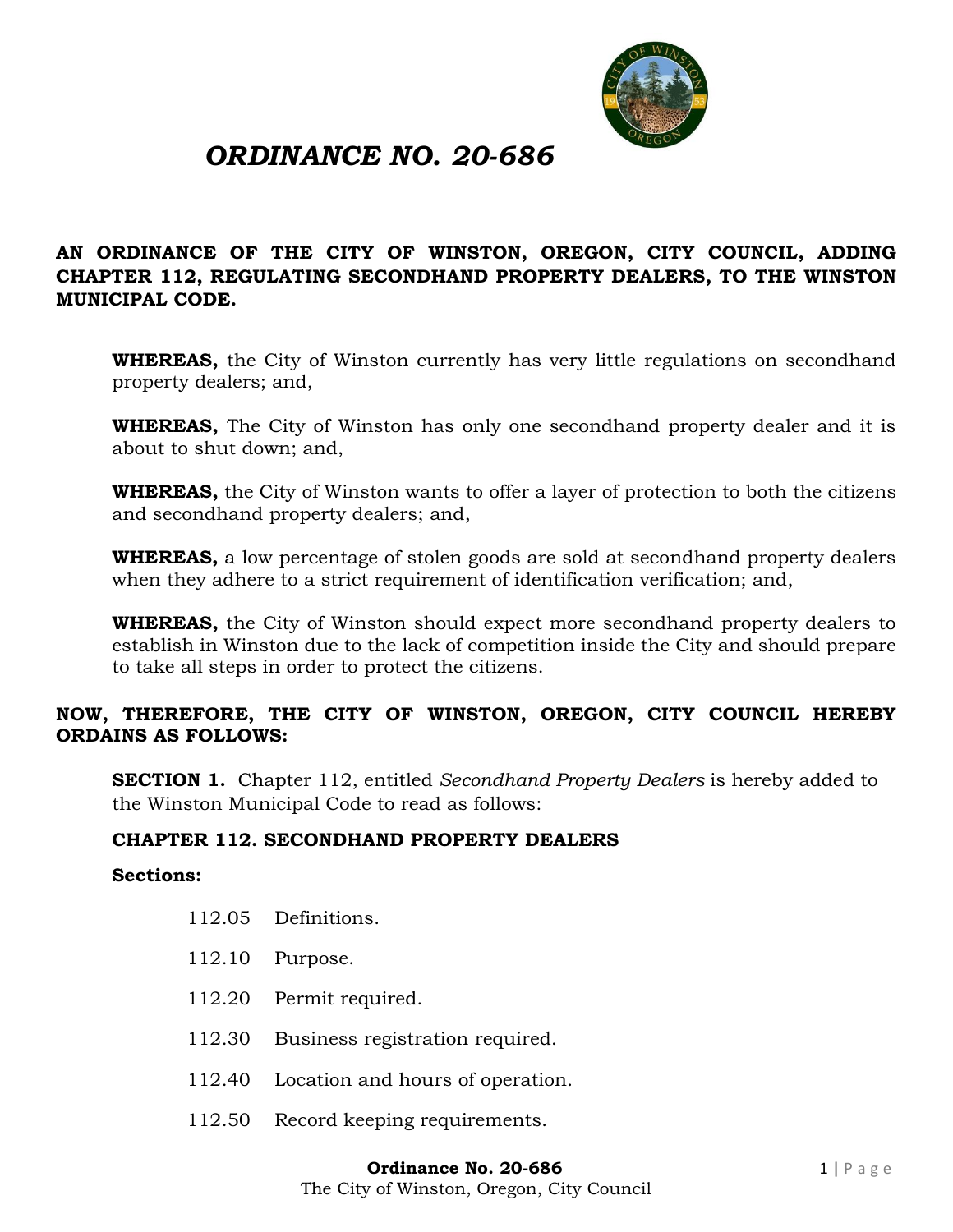- [112.60 Restriction on certain sales.](https://www.codepublishing.com/OR/Sutherlin/#!/Sutherlin05/Sutherlin0524.html#5.24.070)
- [112.70 Prohibited purchases.](https://www.codepublishing.com/OR/Sutherlin/#!/Sutherlin05/Sutherlin0524.html#5.24.080)
- [112.99 Penalties.](https://www.codepublishing.com/OR/Sutherlin/#!/Sutherlin05/Sutherlin0524.html#5.24.090)

### **§ 112.05 Definitions.**

For the purpose of this Chapter, the following words and phrases are defined as follows:

**"Non-valuable metals"** are limited to metals not regulated by state law, such as dental gold, unrefined metal ore, gold or silver coins, or bullion in any form.

**"Peace officer"** means a law enforcement official as defined in Oregon Revised Statutes 133.005.

**"Personal identification"** means an identification card or document issued by a recognized governmental agency which bears the full name, signature, photograph, date of birth, and physical description of the issued person.

**"Secondhand property"** means merchandise which was previously owned by a private individual.

**"Secondhand property dealer"** means a person, or employee of any person, who operates, conducts, manages, or engages in any business which, as part or all of the business, purchases or sells secondhand property, and/or lends money on security of regulated property. Secondhand dealer, secondhand property dealer, and used merchandise dealer shall be used interchangeably.

**"Secondhand store"** means a place of business which buys and/or sells secondhand property.

## **§ 112.10 Purpose.**

A. The intent of this Chapter is to regulate the buying and selling of secondhand property by businesses located within the City of Winston. Nothing within this Chapter is intended to supplant the State of Oregon's Pawnbrokers Act contained in Chapter 726 of the Oregon Revised Statutes (ORS), which relates to pawnbrokers licensed by the state to loan upon the security of secondhand property, nor the Precious Metals Act enacted within ORS Chapter [646A](https://www.codepublishing.com/cgi-bin/ors.pl?cite=646a) applying to gold of eight karats or higher, silver, platinum, and palladium.

B. Nothing in this Chapter applies to charitable, non-profit organizations or to persons or businesses dealing exclusively in automobiles, farm implements and machinery, used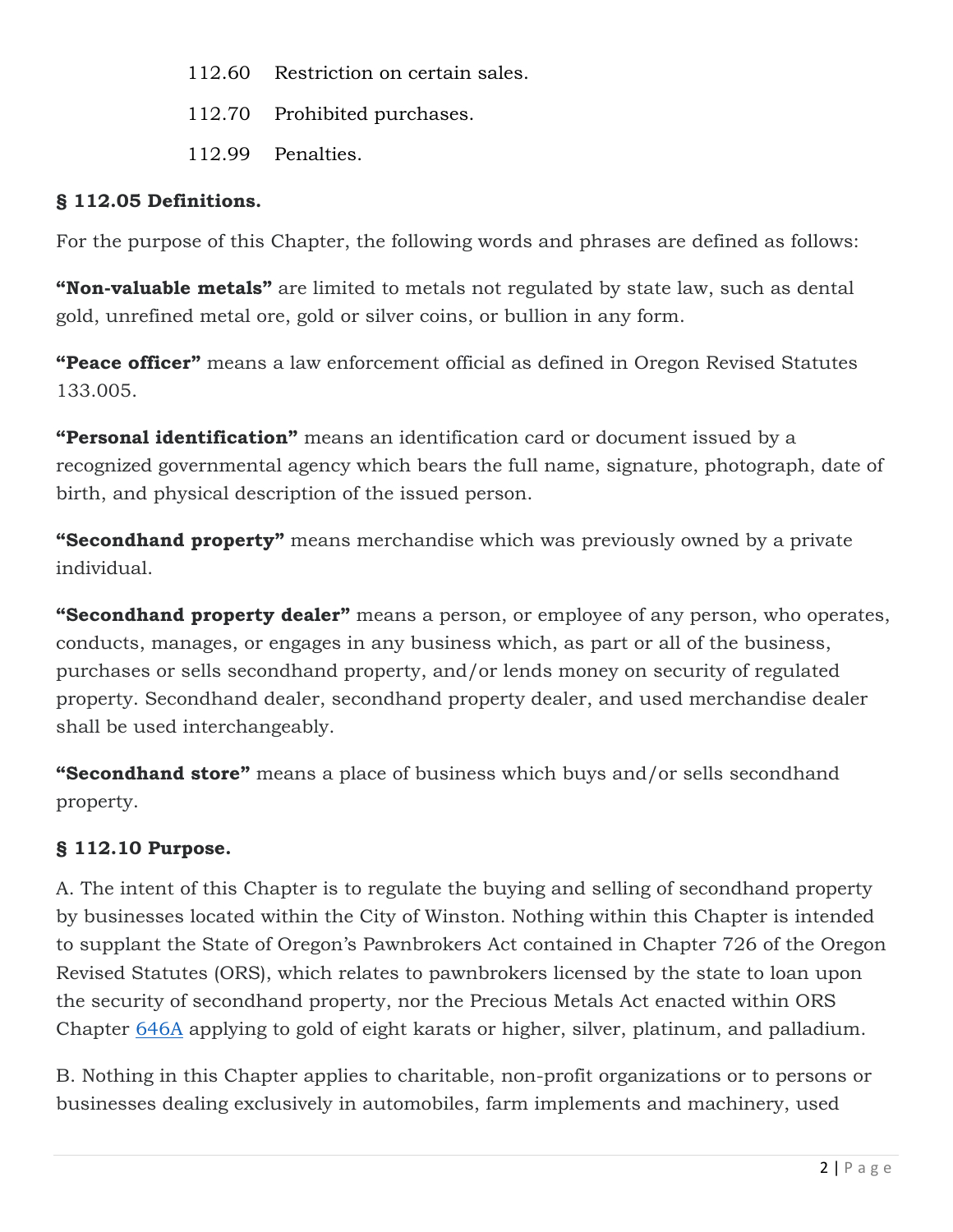books or audiobooks, secondhand clothing, or commercial and industrial scrap metal recycling.

### **§ 112.20 Permit required.**

A. No person shall engage in a secondhand property business without obtaining a secondhand dealer's permit from the city. Agents and employees who engage in the purchase of used merchandise must also obtain a permit from the city and are subject to all requirements of this chapter.

B. The Council shall set the annual fee for a secondhand dealer's permit by resolution.

C. Application for a used merchandise dealer's permit must be submitted on a form prescribed by the city. An application must be submitted at least thirty (30) days prior to the date the permit is requested to be effective.

### **§ 112.30 Business registration required.**

No person may operate as a secondhand property dealer within the City of Winston without first completing and filing a Business Registration Application with the City pursuant to Chapter §110 of the Winston Municipal Code.

### **§ 112.40 Location and hours of operation.**

Secondhand property dealers must operate out of an established storefront located at the address enumerated upon their business registration, conduct all sales under that business name, and maintain business hours that fall between the time(s) of 5:00 AM and 9:00 PM.

### **§ 112.50 Record keeping requirements.**

A. Secondhand property dealers shall require, inspect and record the personal identification of all persons from whom they purchase secondhand property except for that purchased from and upon the premises of a privately held yard sale, estate sale, auction, or charitable event. Such records shall include the seller's full name, date of birth, address, type of personal identification used and signature. Such identification shall not be required if the customer's identity was previously recorded by the dealer from prior patronage or the customer is unequivocally known to the dealer as a personal friend or family member, provided such personal knowledge is documented in each individual transaction.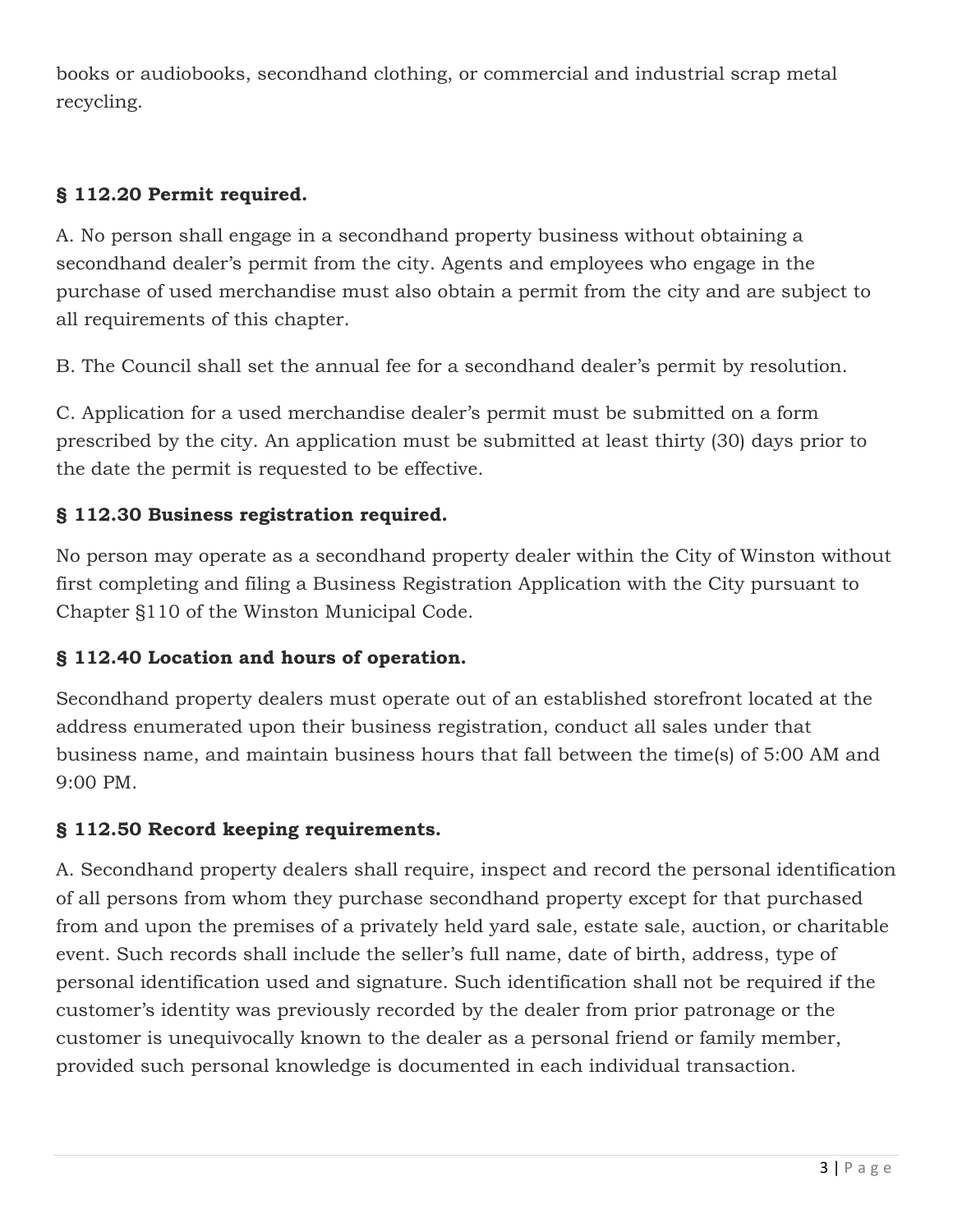B. Secondhand property dealers shall inspect and document all items of secondhand property purchased and keep a record of each purchase with the following identifiers, at a minimum, for each item:

1. The identity of the seller as required in the above Subsection A;

- 2. Date of purchase;
- 3. Property type;
- 4. Make and model;
- 5. Color;

6. Owner-applied number(s) or identifiers;

7. Serial number(s);

8. For jewelry: the weight, color, number of stones, setting and precious metal type;

9. For collectible coins and stamps: a description of the amount and type;

10. For non-valuable metals not covered by the Precious Metals Act: a description of the type, weight, and color of the metal(s);

11. For all items: the purchase price of the secondhand property transaction; and

12. The name of the representative of the secondhand property dealer who purchased the property.

Photographs may serve as a basic description of the property so long as identifying numbers are documented in addition to the basic description, and records may be kept electronically rather than in writing provided the record contains all the required information.

C. The records required in the above Subsections A and B shall be created and maintained in chronological order by the date of purchase, retained upon the business premises of the secondhand property dealer for a minimum of one (1) year from the date the property was purchased and be made available for inspection upon request by a peace officer during the operating hours of the secondhand property dealer.

D. In the event the City utilizes an electronic secondhand property reporting system, written notice shall be given to all secondhand property dealers. Within 90 days of the date of such notice, all secondhand property dealers must maintain their secondhand property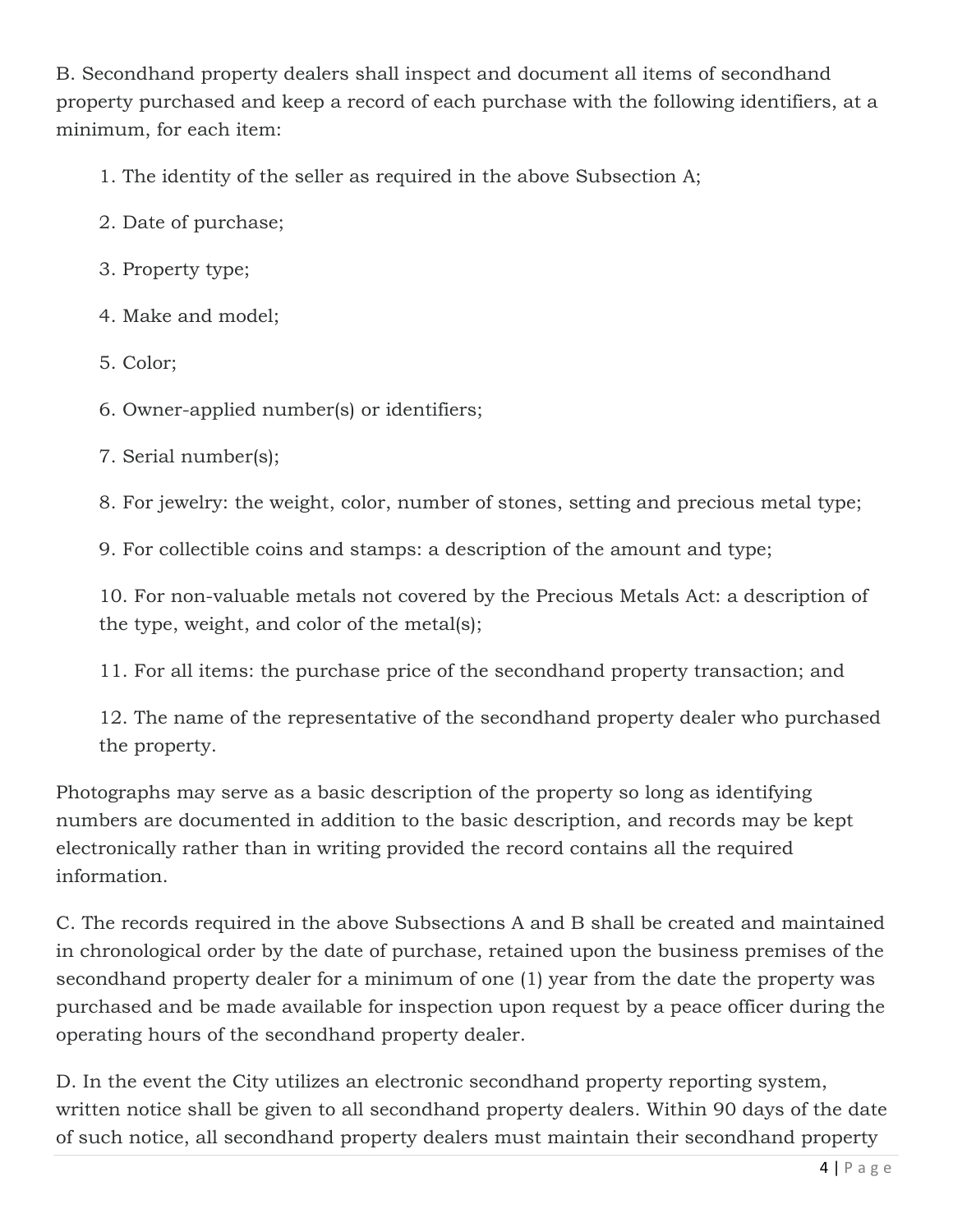records in a digital or electronic format compatible with the system utilized by the City. Such form of documentation must comply with all requirements set forth in this Subsection (§ 112.50) and the secondhand property dealer must submit such records electronically to the system utilized by the City within 72 hours of each individual purchase of secondhand property in addition to maintaining purchase records as described in (C), above.

E. Items of secondhand property which are high in volume and low in value such as secondhand clothing, used paperback books, non-valuable metals, vinyl albums, and cassette tapes may be entered into the purchase record more generally so long as the identity of the seller and volume and/or number of items are documented.

### **§ 112.60 Restriction on certain sales.**

A. Secondhand property dealers are prohibited from selling any secondhand property item for a period of seven (7) days for property valued less than \$100.00 and a twenty-day (20) period for property with a value of over \$100.00 after the purchase of such item. During such time, the secondhand property shall be maintained in the same form as purchased, kept on the business premises for potential inspection by peace officers and segregated from other merchandise for sale.

1. Exceptions to the waiting period of seven (7) days prior to selling the secondhand property may be made so long as the purchase record(s) as described in (§ 112.050) includes photographs of the secondhand property and that property has a value less than \$100.00.

2. Other exceptions to this waiting period may be made under the following circumstances and items of secondhand property:

a. Large items such as appliances, furniture, and bicycles need not be segregated during the holding period due to storage limitations which would not allow segregation to be possible.

b. High-volume items of secondhand music such as compact discs, cassette tapes, and vinyl albums need not be subjected to a holding period so long as their purchase record contains details on the album name and artist.

c. Secondhand property purchased from yard sales, estate sales, auctions or charitable events need not be subject to this holding period.

B. Secondhand property dealers shall refrain from selling any secondhand property item for a period of thirty (30) days upon specific request by a peace officer based upon reasonable suspicion that the item of secondhand property may have been stolen and/or illegally sold.